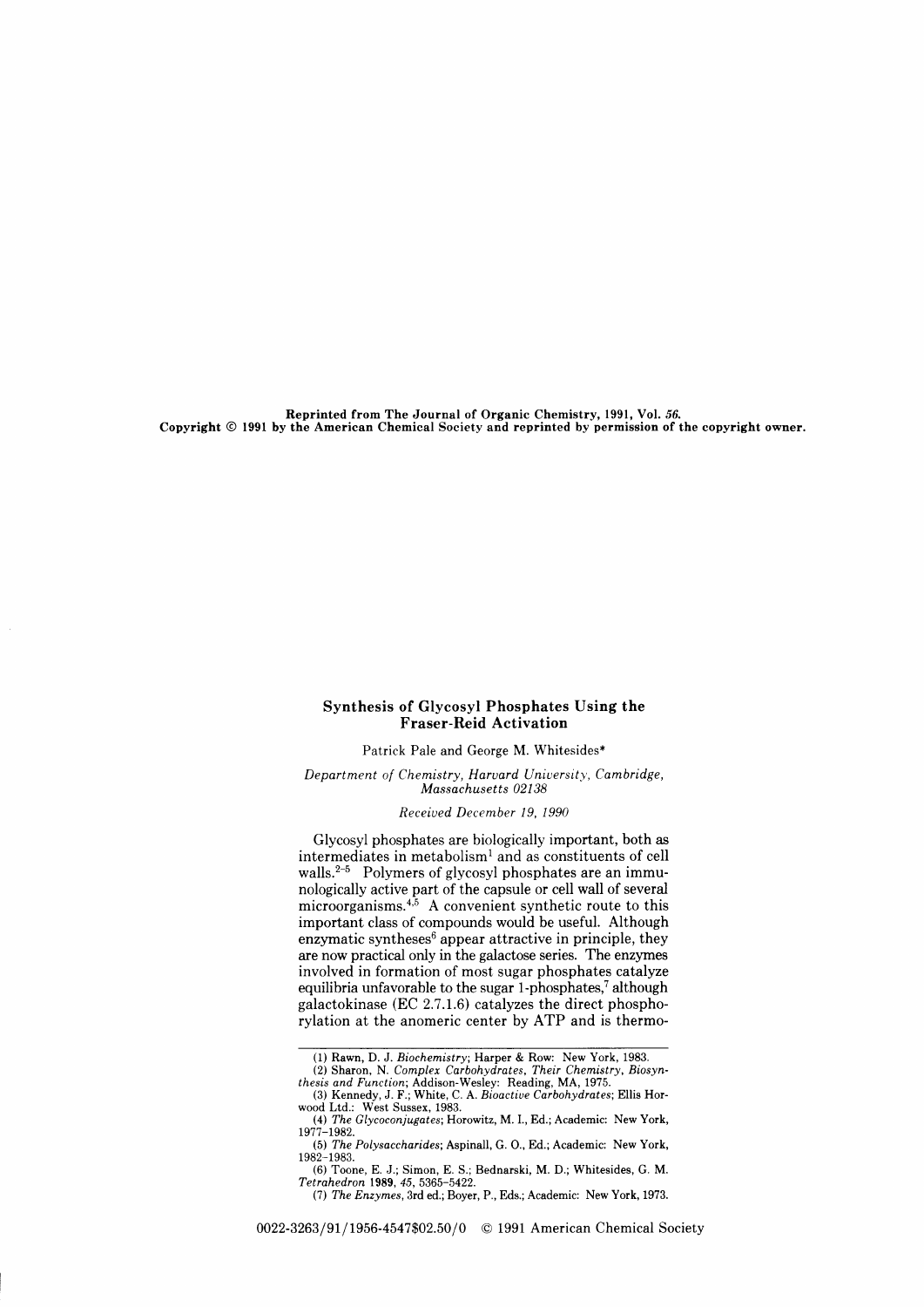Table I. Stereochemistry of Formation of Tetrabenzylglucosyl Dibenzyl Phosphate 2

| solvent                         | halonium <sup>a</sup><br>(equiv) | DBP<br>(equiv) | time<br>(h) | $\alpha/\alpha$<br>$+ \beta^b$ | vield<br>$(9)$ <sup>c</sup> | conversion<br>$(96)^d$ |
|---------------------------------|----------------------------------|----------------|-------------|--------------------------------|-----------------------------|------------------------|
| MeCN                            | <b>NBS</b>                       | 1.0            | 8           | 0.20                           | 72                          | 90                     |
| MeCN                            | <b>NBS</b>                       | 1.1            | 4           | 0.35                           | 38                          | 51                     |
| Et,O                            | NBS                              | 1.1            | 24          | 0.55                           | 54                          | 83                     |
| CH <sub>2</sub> Cl <sub>2</sub> | <b>NBS</b>                       | 1.3            | 16          | 0.80                           | 27                          | 31                     |
| $CH_2Cl_2$                      | NBS                              | 1.1            | 24          | 0.61                           | 40                          | 64                     |
| MeCN                            | $IL_2ClO_4$                      | $1.3\,$        | 4           | 0.15                           | 50                          | 79                     |
| CH <sub>2</sub> Cl <sub>2</sub> | $IL_2ClO_4$                      | $1.3\,$        | 4           | 0.29                           | 55                          | 73                     |
|                                 |                                  |                |             |                                |                             |                        |

<sup>*a*</sup> IL<sub>2</sub>ClO<sub>4</sub> = I(collidine)<sub>2</sub><sup>+</sup>ClO<sub>4</sub><sup>-</sup>. <sup>*b*</sup> The anomeric ratios were estimated by NMR spectroscopy on the crude reaction mixture. The yields were determined after purification by flash chromatography.<br><sup>d</sup>The conversion is calculated on the basis of unreacted 1.

dynamically favorable.<sup>7</sup> For preparation of sugar 1phosphates other than galactose 1-phosphate, especially of unnatural or modified sugars, chemical synthesis is therefore presently preferred over enzymatic synthesis.<sup>8</sup> The main problem is to control the stereochemistry of the anomeric center. The  $\alpha$  anomer is generally the most important biologically, although  $\beta$  anomers are interesting as analogues or inhibitors.<sup>9</sup>

In this paper, we outline a synthesis of sugar 1-phosphates based on the recent developments by Fraser-Reid and co-workers in the chemistry of 4-pentenyl glycosides.<sup>10-13</sup> Under appropriate conditions, the pentenyloxy chain of these compounds can be converted to an alkoxy or hydroxyl group by oxidation. In the mechanism proposed for these reactions, the pentenyloxy chain is attacked electrophilically by halonium ion. This attack generates an oxonium ion leaving group at the anomeric center. This group can be displaced by the oxygen of a nucleophile (eq 1, PG = protecting group, Nu =  $H_2O$ , MeOH, HO-sugar). We have applied this reaction to the synthesis of protected sugar 1-phosphates (eq 1, Nu =  $OP(OBn)$ ).

$$
\begin{array}{ccc}\n& & \searrow & \\
& & \searrow & \\
& & \searrow & \\
& & \searrow & \\
& & \searrow & \\
& & & \searrow & \\
& & & \searrow & \\
& & & & \searrow & \\
& & & & \searrow & \\
& & & & & \searrow & \\
& & & & & \searrow & \\
& & & & & & \searrow & \\
& & & & & & \searrow & \\
& & & & & & & \searrow & \\
& & & & & & & \searrow & \\
& & & & & & & & \searrow & \\
& & & & & & & & \searrow & \\
& & & & & & & & \searrow & \\
& & & & & & & & \searrow & \\
& & & & & & & & \searrow & \\
& & & & & & & & & \searrow & \\
& & & & & & & & & \searrow & \\
& & & & & & & & & \searrow & \\
& & & & & & & & & & \searrow & \\
& & & & & & & & & & \searrow & \\
& & & & & & & & & & \searrow & \\
& & & & & & & & & & & \searrow & \\
& & & & & & & & & & & \searrow & \\
& & & & & & & & & & & \searrow & \\
& & & & & & & & & & & \searrow & \\
& & & & & & & & & & & & \searrow & \\
& & & & & & & & & & & & \searrow & \\
& & & & & & & & & & & & \searrow & \\
& & & & & & & & & & & & \searrow & \\
& & & & & & & & & & & & \searrow & \\
& & & & & & & & & & & & \searrow & \\
& & & & & & & & & & & & \searrow & \\
& & & & & & & & & & & & \searrow & \\
& & & & & & & & & & & & \searrow & \\
& & & & & & & & & & & & \searrow & \\
& & & & & & & & & & & & \searrow & \\
& & & & & & & & & & & & \searrow & \\
& & & & & & & & & & & & \searrow & \\
& & & & & & & & & & & & \searrow & \\
& & & & & & & & & & & & \searrow & \\
& & & & & & & & & & & & \searrow & \\
& & & & & & & & & & & & \searrow & \\
& & & & & & & & & & & & \searrow & \\
& & & & & & & & & & & & \searrow & \\
& & & & & & & & & & & & \searrow & \\
& & & & & & & & & & & & \searrow & \\
& & & & & & & & & & & & \searrow & \\
& & & & & & & & & & & & \searrow & \\
& & & & & & & & & &
$$

A = OAc, NHAc, OPG, NHPG  $X^* = Halonim$ 



Fraser-Reid et al. have observed that the  $\alpha-\beta$  ratio depends upon reaction conditions. We undertook several experiments with a readily available representative of the 4-pentenyl glycosides,  $12-14$  4'-pentenyl 2,3,4,6-tetra-<br>benzylglucoside (Scheme I). Table I summarizes our results.

(13) Mootoo, D. R.; Fraser-Reid, B. Tetrahedron Lett. 1989, 30, 2363. (14) Austin, P. W.; Hardy, F. E.; Buchanan, J. G.; Baddiley, J. J. Chem. Soc. 1964, 2128.





When a mixture of the 4-pentenyl  $2,3,4,6$ -tetra-Obenzylglucoside (1) and dibenzyl phosphate, DBP, was allowed to react with NBS or iodonium dicollidine perchlorate,<sup>15</sup> TLC showed the formation of a new product that gave a positive spot with a phosphorus-sensitive stain.<sup>16</sup> After purification by flash chromatography, the anomeric protons of the product were clearly distinct from the other protons, the  $\alpha$  anomer as a doublet of doublets at  $\delta$  5.97 ( $J = 6.7$  and 3.2 Hz) and the  $\beta$  anomer as a triplet at  $\delta$  5.24 ( $J = 6.7$  Hz). Both protons had the characteristic coupling constant  $J_{\text{HCOP}} = 6.7 \text{ Hz}$ . In the proton-decoupled <sup>13</sup>C NMR spectra, both C1 and C2 exhibited characteristic carbon-phosphorus coupling constants between carbon and phosphorus,  $J_{C1,P} = 4.2$  Hz and  $J_{C2,P} = 6.7$  Hz. Experiments using <sup>13</sup>C DEPT NMR spectroscopy show the presence of two benzylic carbons coupled with phosphorus  $(J = 3.5 \text{ Hz}).$ 

It was thus straightforward to use <sup>1</sup>H NMR spectroscopy to determine the anomeric ratio of the product (Table I). This ratio appeared to be independent of the anomeric composition of the starting material, since the anomeric mixture was constant  $(\alpha/(\alpha + \beta) = 0.6)$  in the starting material and varied widely in the product. Moreover, the anomeric composition of the recovered starting material was almost unchanged  $(\alpha/(\alpha + \beta) \approx 0.55)$ .

As expected, the solvent influenced the anomeric ratio. The selectivity could be reversed by changing from acetonitrile to methylene chloride. The halonium reagent also influenced the anomeric ratio. Iodonium dicollidine per-

<sup>(8)</sup> Inage, M.; Chaki, H.; Kusumoto, S.; Shiba, T. Chem. Lett. 1982, 1281. Kusumoto, S.; Yamamoto, M.; Shiba, T. Tetrahedron Lett. 1984.<br>25, 3727. Westerduin, P.; Veeneman, G. H.; van der Marel, G. A.; van Boom, J. H. Tetrahedron Lett. 1986, 27, 6271. Liu, L. D.; Liu, H. D.<br>Tetrahedron Lett. 1989, 30, 35. Kwaja, T. A.; Reese, C. B.; Stewart, J. C. M. J. Chem. Soc. C 1970, 2092. MacDonald, D. K. J. Org. Chem. 1962, 27, 1107. Maley, F.; Maley, G. F.; Lardy, H. A. J. Am. Chem. Soc. 1956, 78, 5303. Esswein, A.; Schmidt, R. R. Liebigs Ann. Chem. Soc. 1956, 78, 5303. Esswein, A.; Schmidt, R. R. Liebigs Ann. Chem. 1988, 675. Inage, M.; Cha 24, 2281

<sup>(9)</sup> Mieyal, J.; Abeles, R. In The Enzymes, 3rd ed.; Boyer, P., Ed.; Academic New York, 1973; Vol. 7, p 515.<br>(10) Mootoo, D. R.; Date, V.; Fraser-Reid, B. J. Am. Chem. Soc. 1988,

<sup>110, 2662</sup> 

<sup>(11)</sup> Mootoo, D. R.; Konradsson, P.; Udodong, U.; Fraser-Reid, B. J. Am. Chem. Soc. 1988, 110, 5583.

<sup>(12)</sup> Fraser-Reid, B.; Konradsson, P.; Mootoo, D. R.; Udodong, U. J. Chem. Soc., Chem. Commun. 1988, 823.

<sup>(15)</sup> Morgan, A. R.; Lemieux, R. U. Can. J. Chem. 1965, 43, 2199. (16) Dittmer, J. C.; Lester, R. L. J. Lipids Res. 1964, 5, 126.